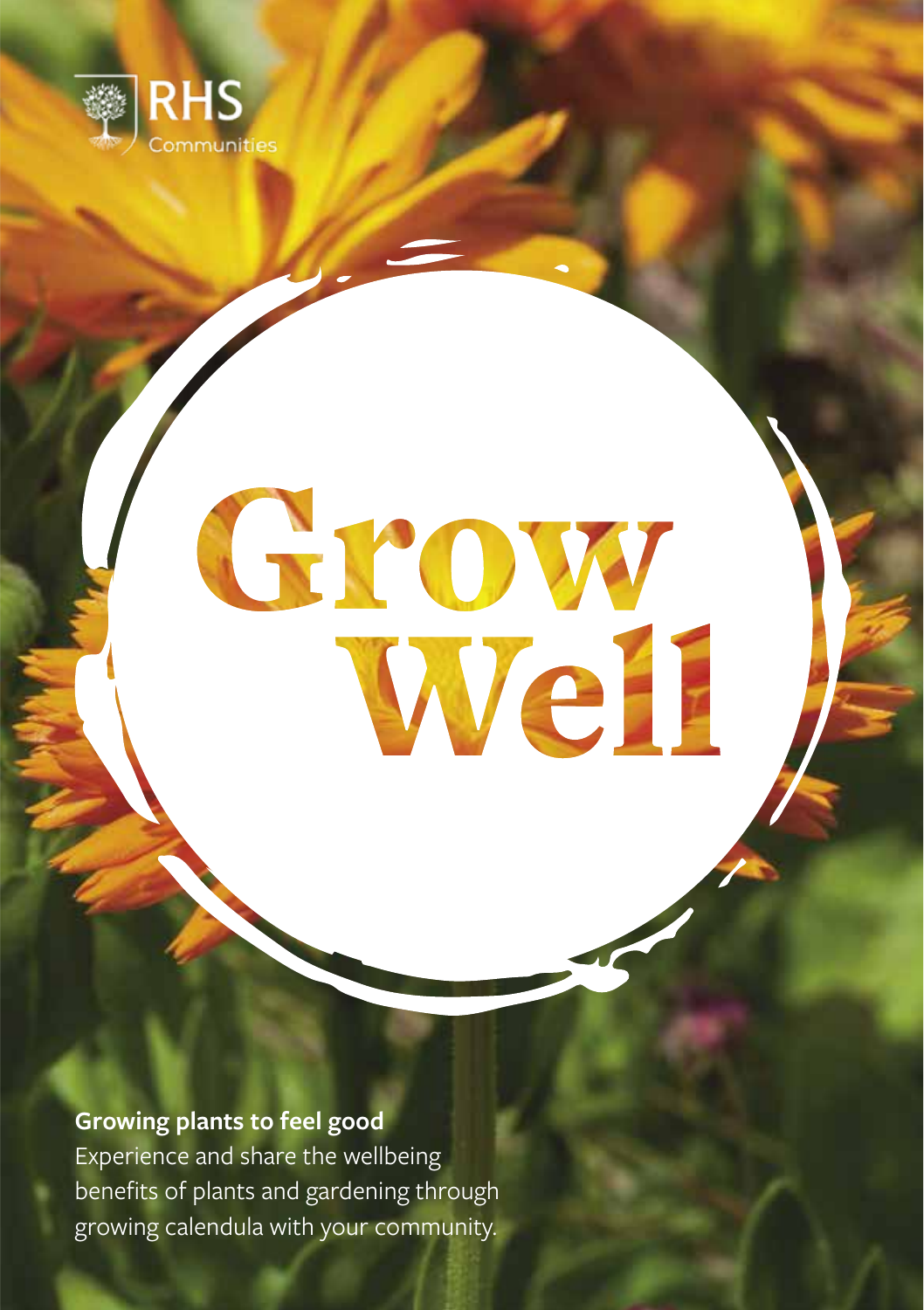# Paint your town<br>orange with<br>colourful calendula

Hello! Thank you for taking part in Grow Well, our new RHS Communities initiative designed to help you and your community discover the wellbeing powers of plants.

The chances are you're already a convert to the goodness of gardening, but we think sharing that passion is the key to living and growing well. So, we're asking you and your school or group to spread the magic and get growing with your community. Don't worry if you're a gardening novice, this is a great place to get started! Inside this pack you'll find:



**Before you sow and grow your calendula, we wanted to tell you more about this small-but-mighty flower.**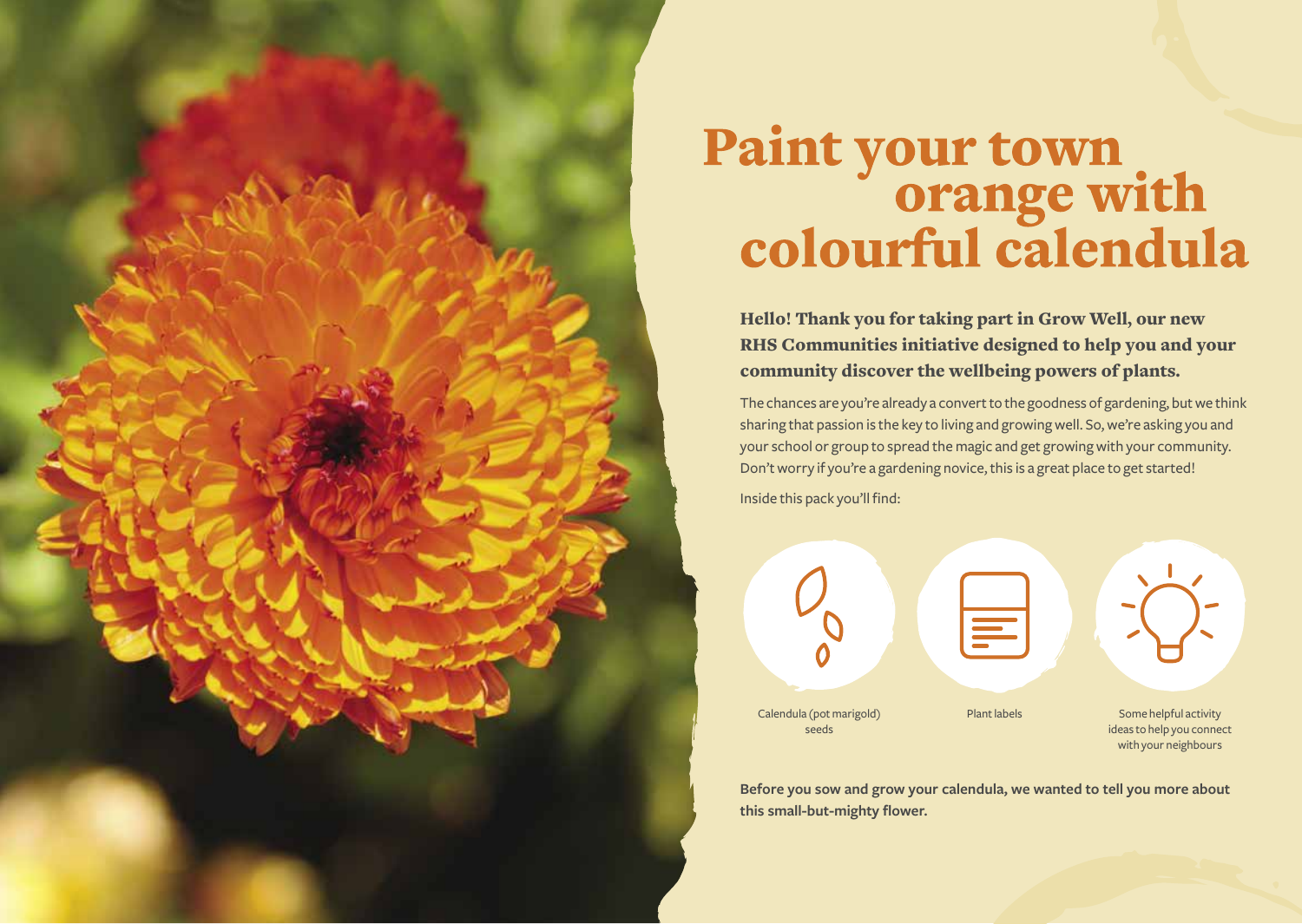# Calendula Fact File



# Not-so-modern medicine

Throughout history, calendula has been used to treat all sorts of ailments from toothache to plague!

In the middle ages, astrological herbalists believed that every part of the body was connected to a planet - calendula was seen as a herb of the sun so it was thought to be good for the heart.

Calendula oil can still be found in skin care products today, and is thought to have anti-inflammatory properties.

Although we don't recommend taking calendula as medicine without professional help, why not try our mindfulness activity if you want to find out about the wellbeing properties of plants.



### Know your plants

Did you know there are two types of marigold? Calendula, which are also known as pot marigolds, and Tagetes, commonly known as French marigolds. It's important to know the difference as calendula are safe to eat whereas tagetes are not. In fact, if you sprinkle tagetes petals on your summer salad it will make you very ill! For this reason we ask that you don't use any marigold ingredients in recipes or skin care without a seasoned gardener present. The seeds we have sent you are perfectly safe but make sure to buy the right variety if you need to purchase any extras.

# Calendula officinalis *Common marigold*

Although they are commonly known as a marigold, calendula are actually part of the daisy family. They are a closer relation to sunflowers than their adopted French marigold cousins. Read our calendula fact file to find out more about these beautiful blooms…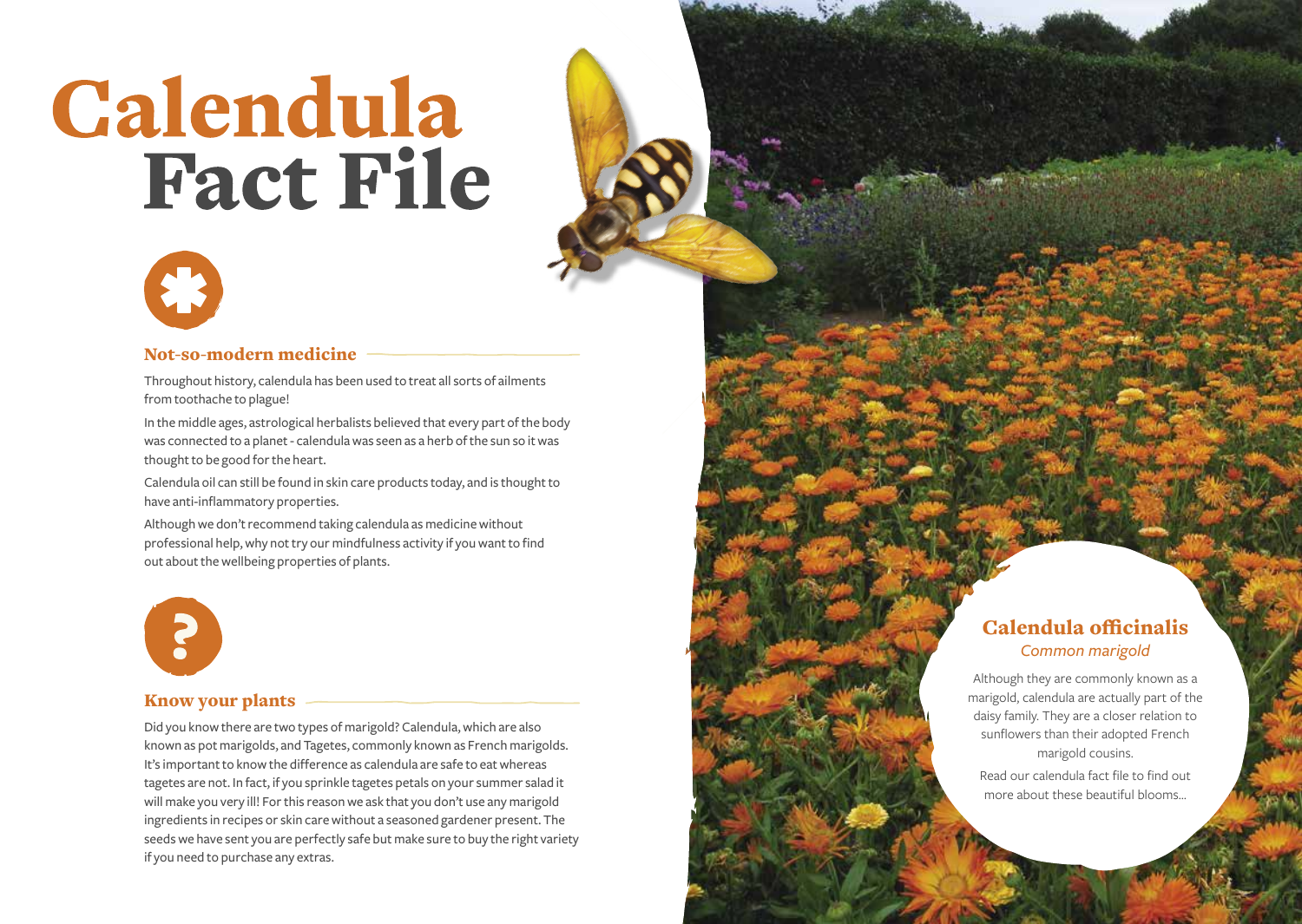



# **History**

Calendula have a long and rich history, they have been cultivated in the UK since the early 1,200s. It has been cooked, brewed and dried for hundreds of years across the world, appearing in cookbooks, wine recipes and civil war medical journals.

The Victorians used calendula as a flower of remembrance, often associated with grief and mourning.

Calendula has even had a few less conventional uses and in the 16th century it was regaled for its magical powers. It was claimed that calendula could help you see fairies if brewed in a potion or help you choose a suitable suitor if rubbed all over your body as part of a white wine mixture… we don't recommend trying these at home though!<sup>2</sup>



### Pollinator paradise

Pollinators love calendula! Their bright flowers are a welcome pollen picnic, not just for bees but for hoverflies too, who often get overlooked as garden helpers. This makes them an excellent addition to a wildlife garden.

Calendula also make fantastic companion plants for your veg patch too. The pollinators they attract will help to give you a fruitful harvest and they also draw in predators for those pesky pests. Ladybirds and lacewings love calendula and will be sure to munch though any aphids on their way past.

The most beneficial calendula have an open flower. A general rule of thumb we follow is, if you can see the pollen rich centre of a flower then bees and butterflies probably can too.

t https://oldoperatingtheatre.com/from-the-herb-garret-dried-marigold-flowers/<br>https://books.google.co.uk/books/about/Rodale\_s\_Illustrated\_Encyclopedia\_of\_Her.html?id=htGD3Y7WNxwC&redir\_esc=y ?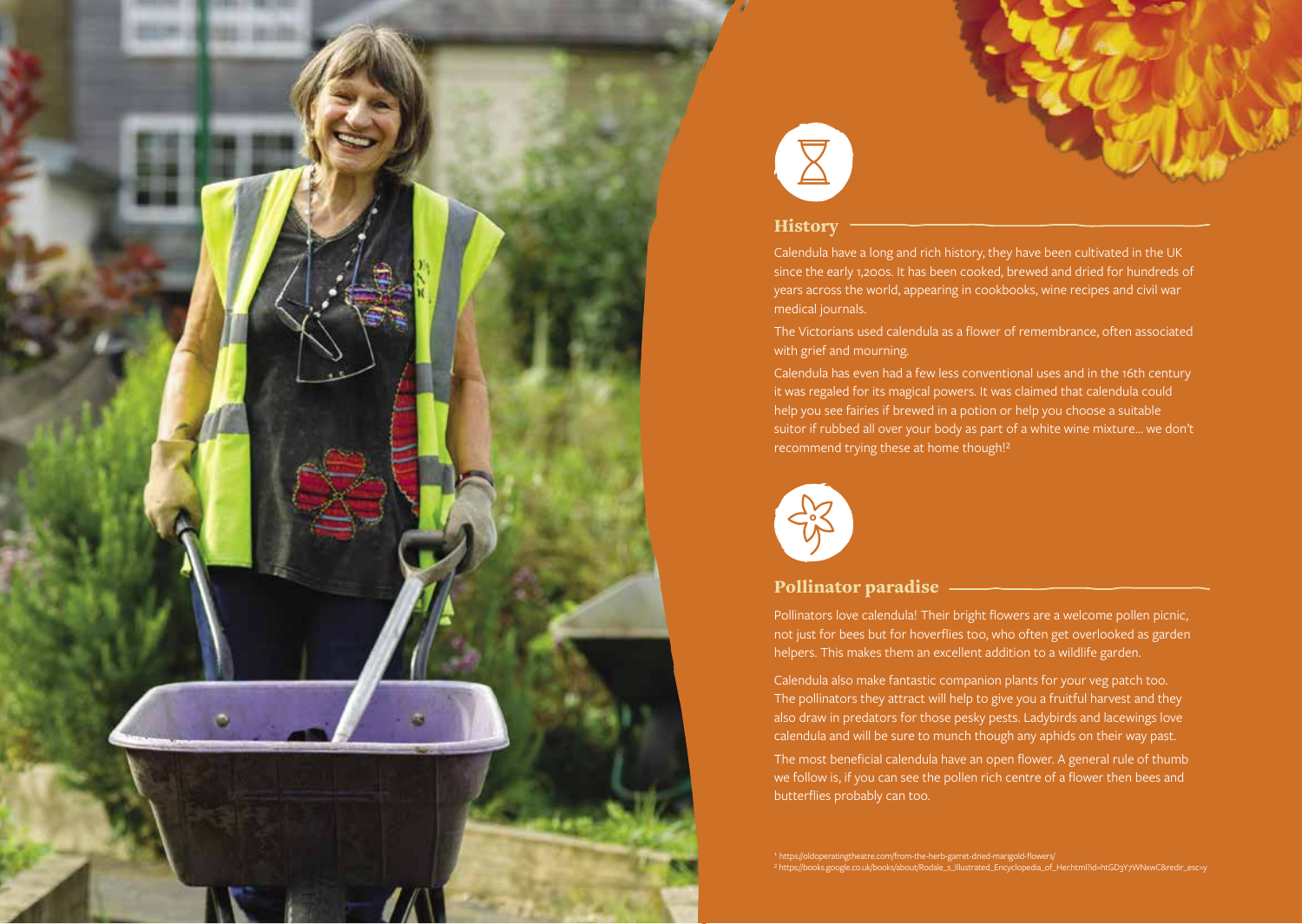# How does. **rowing calendula**<br>help you feel good?

## Nature connection

The University of Derby have been working to measure the effects of 'Nature Connectedness' on wellbeing. They have found that a strong connection with nature helps us feel good and function well, two of the key measures of happiness.

Researchers also found links between nature connection and pro-nature behaviours, meaning if you feel connected to nature you're more likely to try and look after it by doing things like, recycling, feeding the birds and planting for pollinators.<sup>1</sup>

# Stress management

RHS scientists have found that gardening can help to reduce people's stress levels. Dr Lauriane Chalmin-Pui, RHS Wellbeing Fellow explains;

*"When gardening, our brains are pleasantly distracted by nature around us. This shifts our focus away from ourselves and our stresses, thereby restoring our minds and reducing negative feelings."*

The team have also found gardening to have a 'dose-effect' meaning the more you garden the better you feel.²

# Physical activity

The NHS advises adults get at least 150 minutes, and children at least 60 minutes, of moderate intensity exercise each week. Not only is moving our bodies great for strengthening muscles and keeping in shape, it's also fantastic for our mental health and wellbeing.

According to the Mental Health Foundation, physical activity can help boost our mood, increase our self-esteem and reduce stress and anxiety. All the more reason to get outdoors and dig in, gardening is a great form of exercise.<sup>3</sup>

# Social connection

Social isolation and loneliness are serious risk factors to our physical and mental health. The Campaign to End Loneliness, a charity raising awareness of the loneliness epidemic in the UK, report that:

*"The effect of loneliness and isolation on mortality is comparable to the impact of well-known risk factors such as obesity, and has a similar influence as cigarette smoking"*

Loneliness is associated with heart disease, dementia, depression and many other conditions. Gardening together is a great way to form strong social connections, and give people a sense of belonging in their environment.<sup>4</sup>

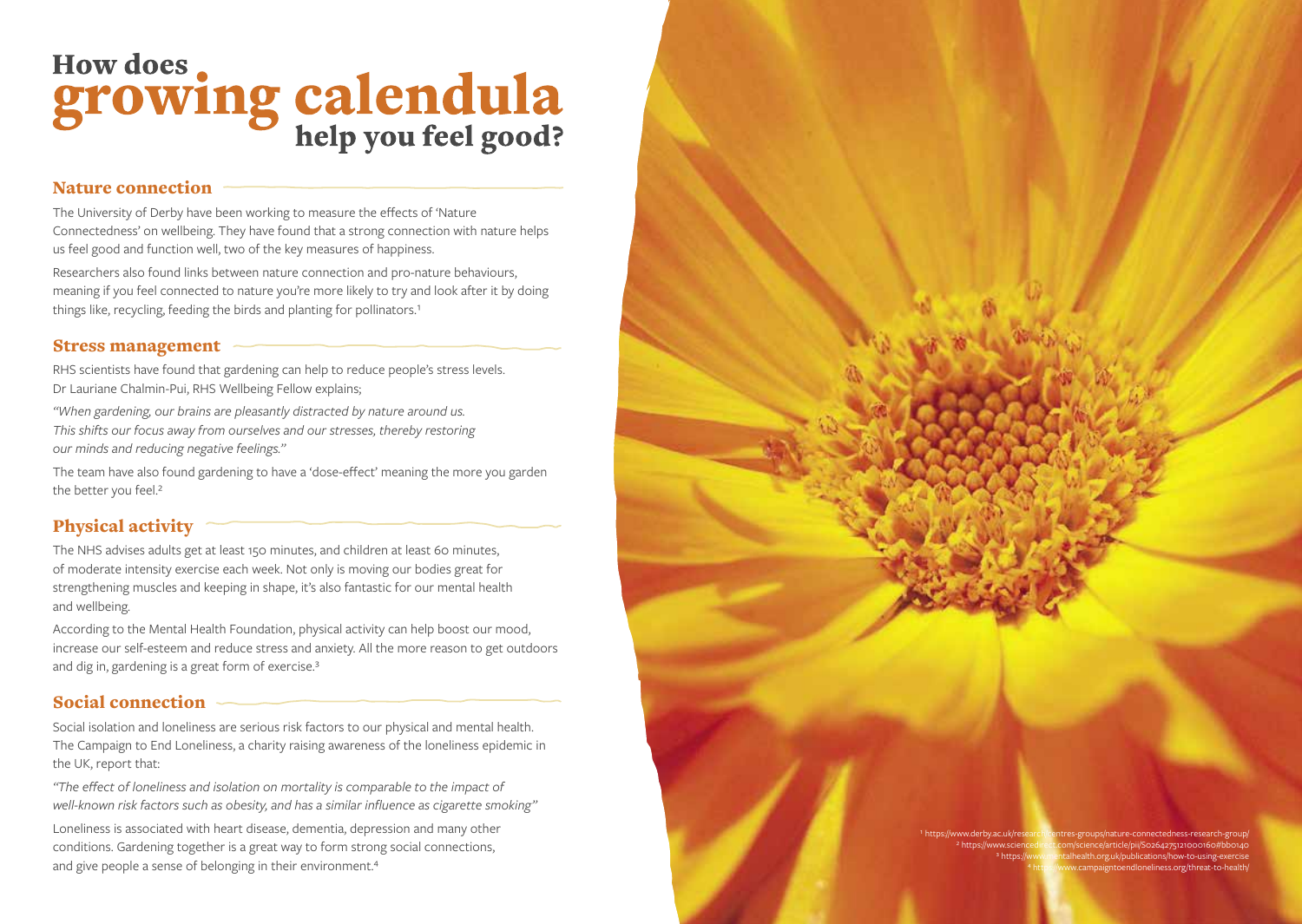# Grow and give

**If you're topping up your seeds from the local garden centre, be sure to pick up calendula, not their marigold cousin tagetes.**

# You might want to:

- $\bullet$  Make connections with each other and your community by sowing your seeds together. Plant a pot for yourself and a pot for someone who needs it
- Decorate the doorsteps on your street
- Sow your seeds in a community bed so everyone can enjoy them  $\bullet$
- Grow your plants to maturity and cut them to give out as posies  $\bullet$

If you want to take it to the next level there are plenty of flowers that will grow well alongside calendula and would look beautiful in a bed or a bouquet.

# Some of our favourite plants to accompany calendula are:



Blue cornflower *Centaurea cyanus*



Love in the mist *Nigella damascena*



Blue bedder *Echium vulgare*



Cosmos *Cosmos bipinnatus*

You can pick up seeds at your local garden centre, supermarket or online. There are plenty of other ways you can support your wellbeing using the power of plants, check out our activity ideas and see if any of them take your fancy.

They are a great way to connect with others in your community - why not invite them to join you in person or on Zoom?